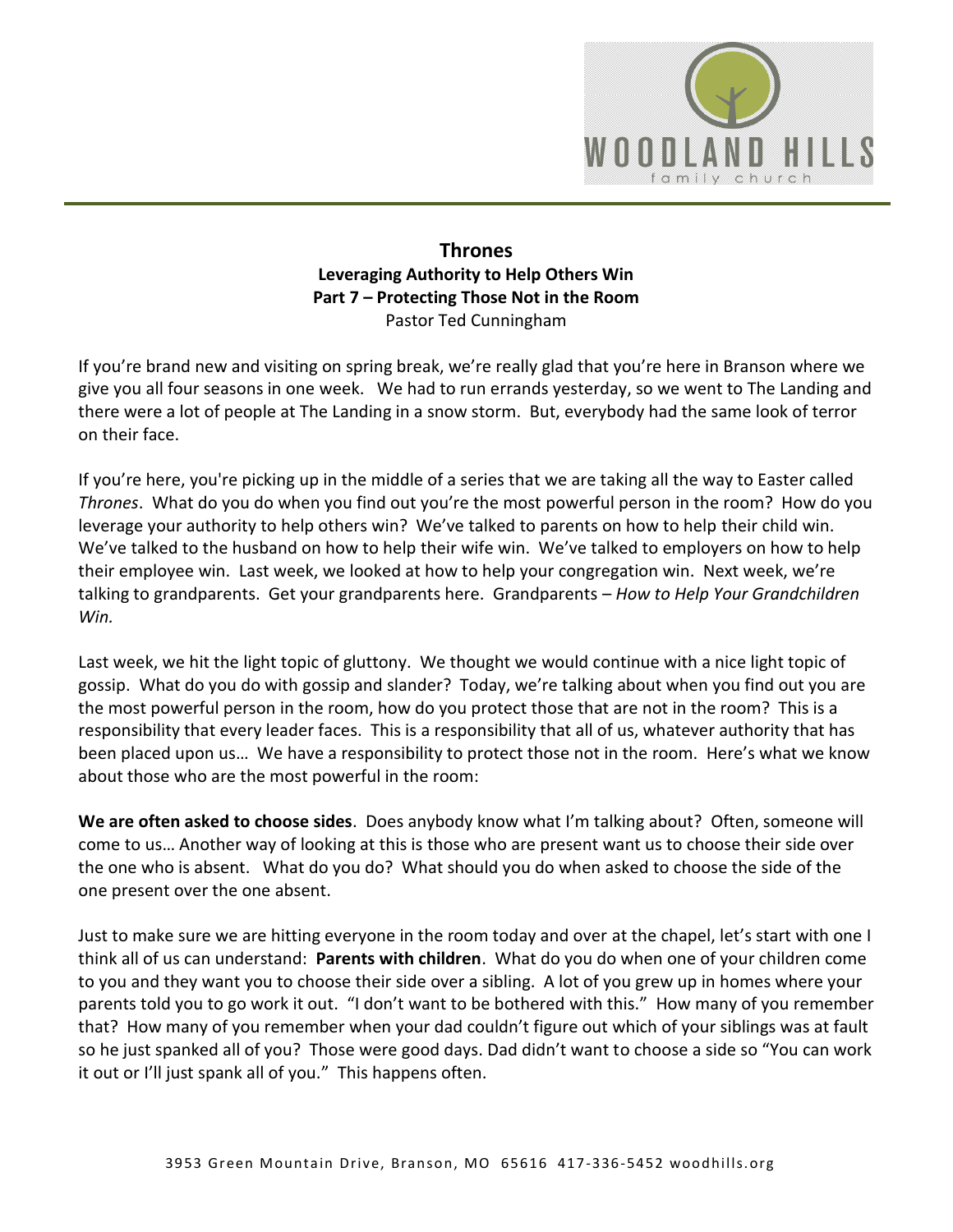Parents with adult children will tell you the same thing. your adult child wants you to side with them over another. How do you protect the child who is not in the room?

The same thing happens with grandparents, especially if your grandchildren visit. How do you keep your grandchildren from speaking ill of their cousins? A grandparent has the responsibility to make sure those who are absent are protected.

We have **teachers with students**. For hours a day, five days a week, some of you find yourself as the most powerful person in the room and you have all these little humans gathered around you. Children will constantly come to you, one at a time, wanting to tell you something to take their side. I was always the type of student that I was smart enough to know that the first one to the teacher wins. I want to get there and get my side in before the next student does. But, you as a teacher have a responsibility.

**Bus drivers**. You've got a few hours a day where you're the most powerful person on the bus. You've got to leverage your authority to help the students on that bus win.

**Counselors or pastors with spouses.** I always love to meet with a couple rather than a spouse. When you meet with a spouse, you've got to be careful. I'm not saying husband or wife over the other here, but let's say I meet with the wife and she then goes back to the husband and shares with the husband the stuff I said that she liked. She goes back and says, "Well, Ted agreed with me when I told you…" Now wait a second; this is why I want you both in the room because if we're not careful, you will go back and think I'm an ally for you and not your husband. I'm an ally for both of you. I want to protect the husband, I want to protect the wife who is not in the room and if I can gather them altogether, that's even better.

**Principals with parents**. How about this? A parent wants to come and meet with you about another kid in the class. I don't think any principal has ever had a meeting with a parent about a teacher. If you're a good principal, what does a principal do? He calls the teacher in. The principal, at that moment, has a responsibility to protect those not in the room.

**Employers with employees**. "I just heard so and so makes…"

"Let's talk about this. We don't need to talk about that person; let's talk about you. Let's talk about those and with those who are in the room."

**Theater owners with entertainers**. How do you protect other entertainers in this town who are absent? I don' t know if you know this, but we live in a pretty small town. I've heard some rumors this week and I'm going to put a few of them up here on the board. We're going to fact check some of these rumors. I'm not going to put them up here, but could you imagine? And it saddens me, but I'm asking the Lord to start with me because I, personally, this week, have a deep conviction going. I don't do a good enough job protecting those who are not in the room. I need to do a better job of shutting down an entertainer when he starts slamming another entertainer.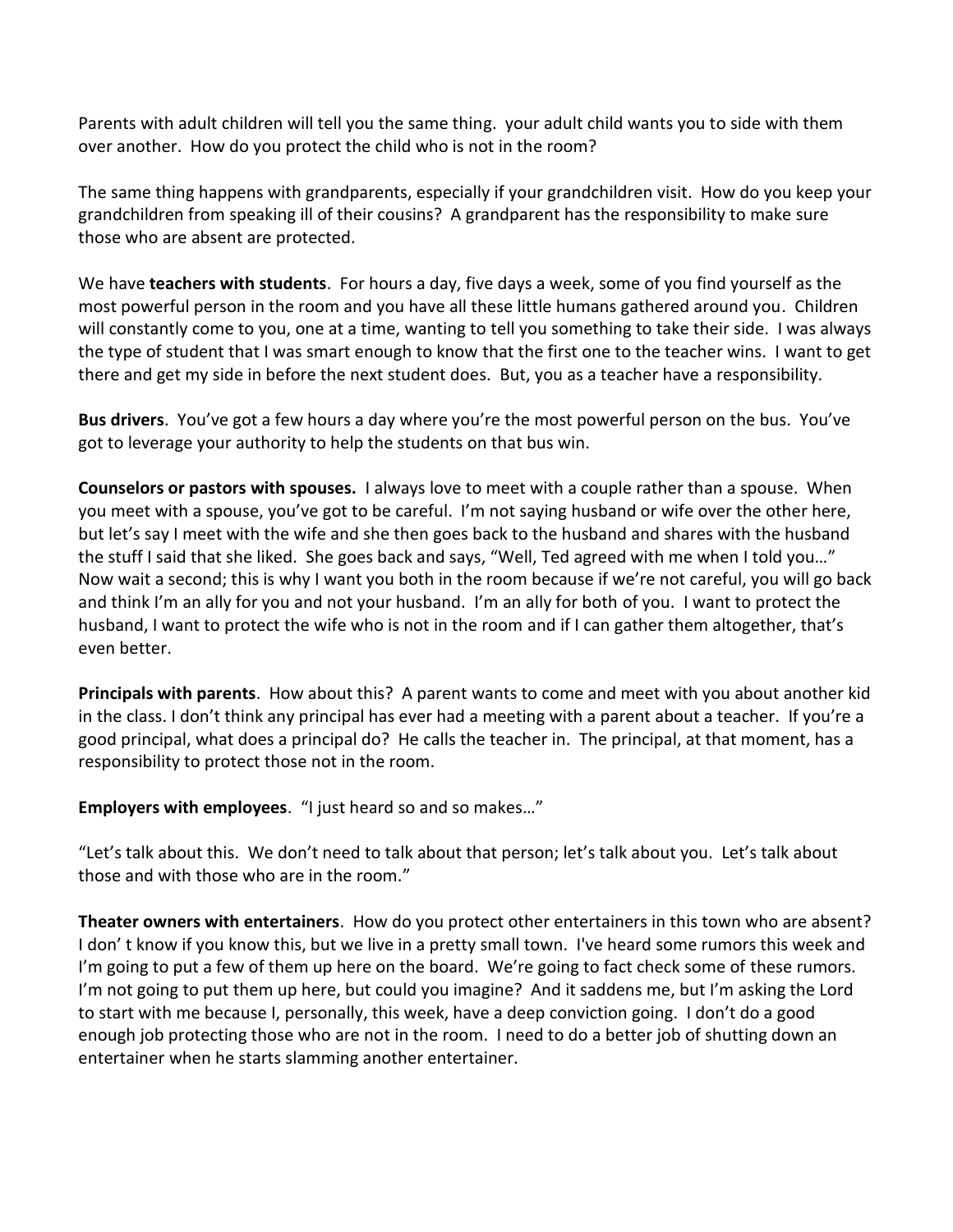**Pastors with other pastors**. I want pastors in this town to guard me. If I were to come to them and speak ill of another pastor, I hope they would shut me down. That we wouldn't speak ill of other churches. That we wouldn't speak ill of other pastors. That we wouldn't speak ill of other schools or other coaches or other players. That we would protect those not in the room.

If you have your Bibles, I want you to turn to James 4 and sit there for just a second. We're going to start with the words of Jesus as Jesus tells where gossip and slander and speaking ill of other people comes from. We're told in the scripture that the tongue has the power of life and death. Your tongue, your words can build up people. Your tongue can reconcile and restore relationships. Your tongue can tear down people. Your tongue can tear down relationships and destroy close friendships. Where does that come from?

Jesus says this in Matthew 15: 19: *For out of the heart…* It's the same idea we get in Proverbs 4: 23 that says, *Above all else, guard your heart, for it is the wellspring of life.* In other words, every word you speak and every action you take flows from your heart.

Jesus says, "It's not what goes into a man that makes him unclean, but it's what comes out of a man that makes him unclean." And then he gives us a list. *For out of the heart comes evil thoughts…* Now look at this list. If you've ever wondered what list slander of gossip finds itself on, it's this one right here. *…murder, adultery, sexual immorality, theft, false testimony, slander.* 

The dictionary definition of gossip is simply this: *To indulge in idle talk or rumors about others; spreading of sensational stories*. Don't we all like going there. "Did you hear what so and so said?" "Did you hear what happened this week with the City Council?" Don't we all lean in when a sensational story hits us? In the Old Testament, the term and the idea of slander this was this definition: *To give an evil report about someone.* You see that definition and you may think that's speaking falsely about someone, but let me tell you this. A sensational story, gossip, a rumor can be true, given for the purpose of tearing someone down. In the Greek, the term means this: *To speak against someone*.

We have this great passage in James 4: 11-12 that is going to speak to the church specifically about what we're to do. *[11](http://www.studylight.org/desk/?q=jas%204:11&t1=en_niv&sr=1) Brothers and sisters…* Brothers and sisters in Christ. We're thinking about putting these titles on our bathrooms. Instead of men and women, we are going to say brothers and sisters. Anyway… Don't you hate those public restrooms where you have to figure out which one to go into because they're being clever? I hate those. If you've been to these chicken restaurants… How many of you have walked into the hen's room? I don't need a biology lesson; I need to go to the bathroom. Hens is the women, in case you need to know. I walked into one and the lady goes, "One of us is in the wrong place." I said, "It says men's. She said, "It said hens." I don't know why I went there with brothers and sisters on the bathrooms. Anyway… let's stay focused

…*do not slander one another.* Do not speak against. Just keep it that simple. *Anyone who speaks against a brother or sister or judges them…* Write down Matthew 7 in the note of your Bible. Don't judge one another. Pay more attention to what's going on in your life than what's going on in the life of another person. Don't look at the speck in your brother's eye while you have a gargantuan log sticking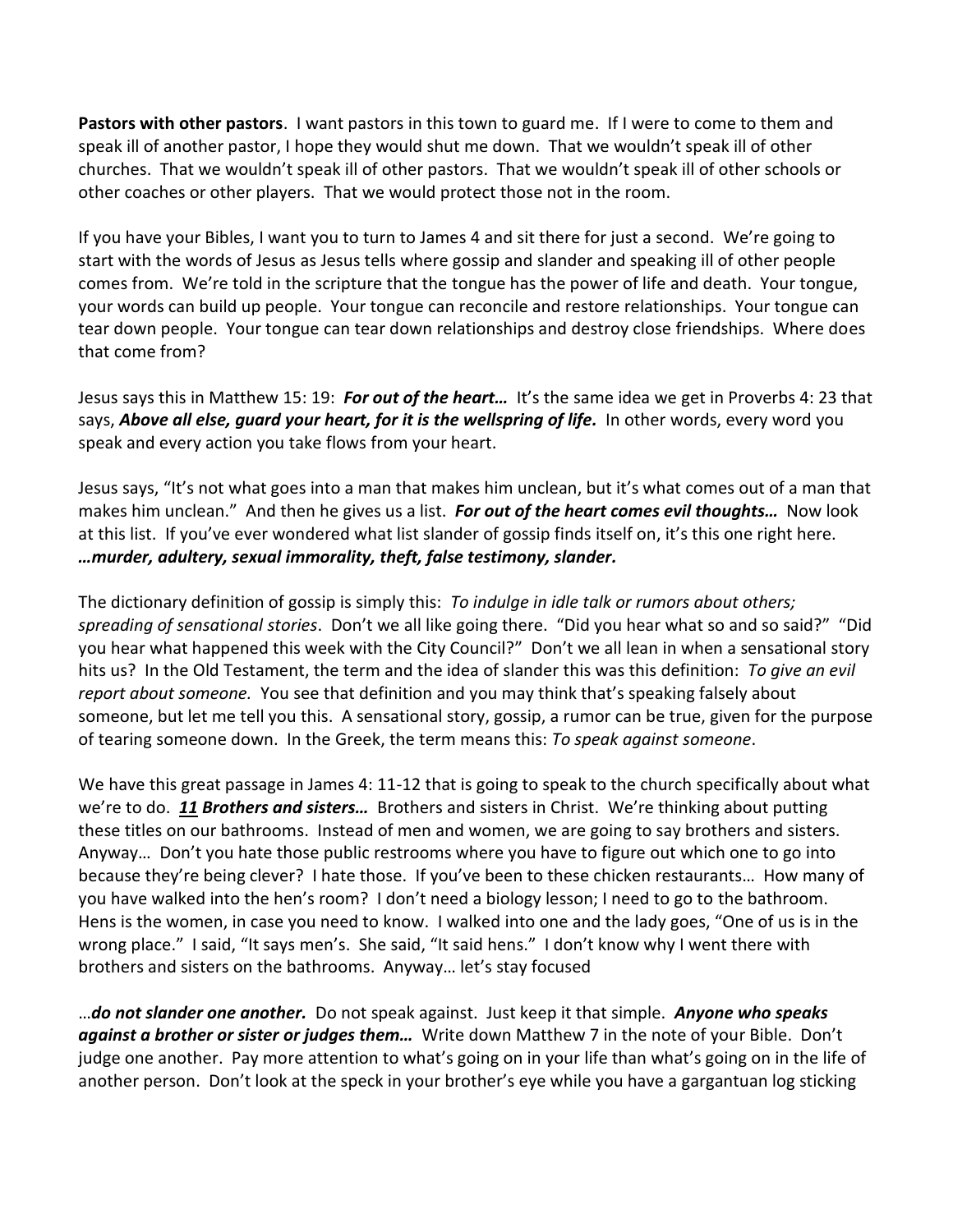out of your face. Focus on the log sticking out of your face, not the speck in your brother's eye. This is very important.

…*speaks against the law and judges it.* Keep this in mind. When you speak against a brother or sister in Christ, you're not just speaking against that individual; you're speaking against Almighty God, the one who gave the law. *When you judge the law, you are not keeping it…* Some believe this points back to Leviticus where Jesus quotes in Matthew as well where he says love your neighbor as yourself, speaking specifically against that. *…but sitting in judgment on it. [12](http://www.studylight.org/desk/?q=jas%204:12&t1=en_niv&sr=1) There is only one Lawgiver and Judge…* So, you're speaking against the person, you're speaking against the law, and you're speaking against the law giver, the one who gave it. *…the one who is able to save and destroy.* In other words, when you speak against a brother or sister in Christ, you are removing God from his rightful place. In your heart and mind, you are beginning to believe you can sit in that place and James is saying no, you can't. *But you who are you to judge your neighbor?*

The scripture has a lot of different terms to speak of the gossip. Let's look at just a few of them. There is the **whisperer**. This is "I'm going to speak in a low voice because I only what you to hear this. So now I have incriminating information on someone. I want you to lean in and I'm going to share it just loud enough for you to hear it."

Let me tell you something. You always need to be cautious of the person who is going to share something with you and before they do, they look over their shoulder. Always be suspect of that person. When you're the most powerful person in the room… If they are doing this with you about another person, they are going to leave that room and do this to another person about you. You have to be on guard when you're the most powerful person in the room.

How about this next one? **Busybodies**. We get this one. Paul shares this with young Timothy in dealing with the church. You're not going to like his solution, but I encourage you that when you have time this week, read 1 Timothy 5. What do you do about that lady that's going from house to house, stirring it up? What do you do with that single lady who's going from house to house and the term there is *idle talk.* Do you know what Paul says? You're not going to like it; it doesn't fit with our culture too well. He says you need to get married and have babies. Read it. I'm not making that up. Do you know why? It's because when you have a family, you don't have a lot of time to be messing around with other families. Some of you are like, "I had all sorts of free time and then I had this little human and this human sucks everything out of my life I could have to give towards meddling."

And that's the next one. **Meddler**. A meddler is someone who's into a situation that has nothing to do with them. When you're the most powerful person in the room and you're thinking about those who are absent, you need to be thinking about the person and the information they're giving you and start with the question: "Why do you even care?" "Why is this any of your business?" The meddler.

**Malicious gossips**. The word used here is often translated to *the devil*.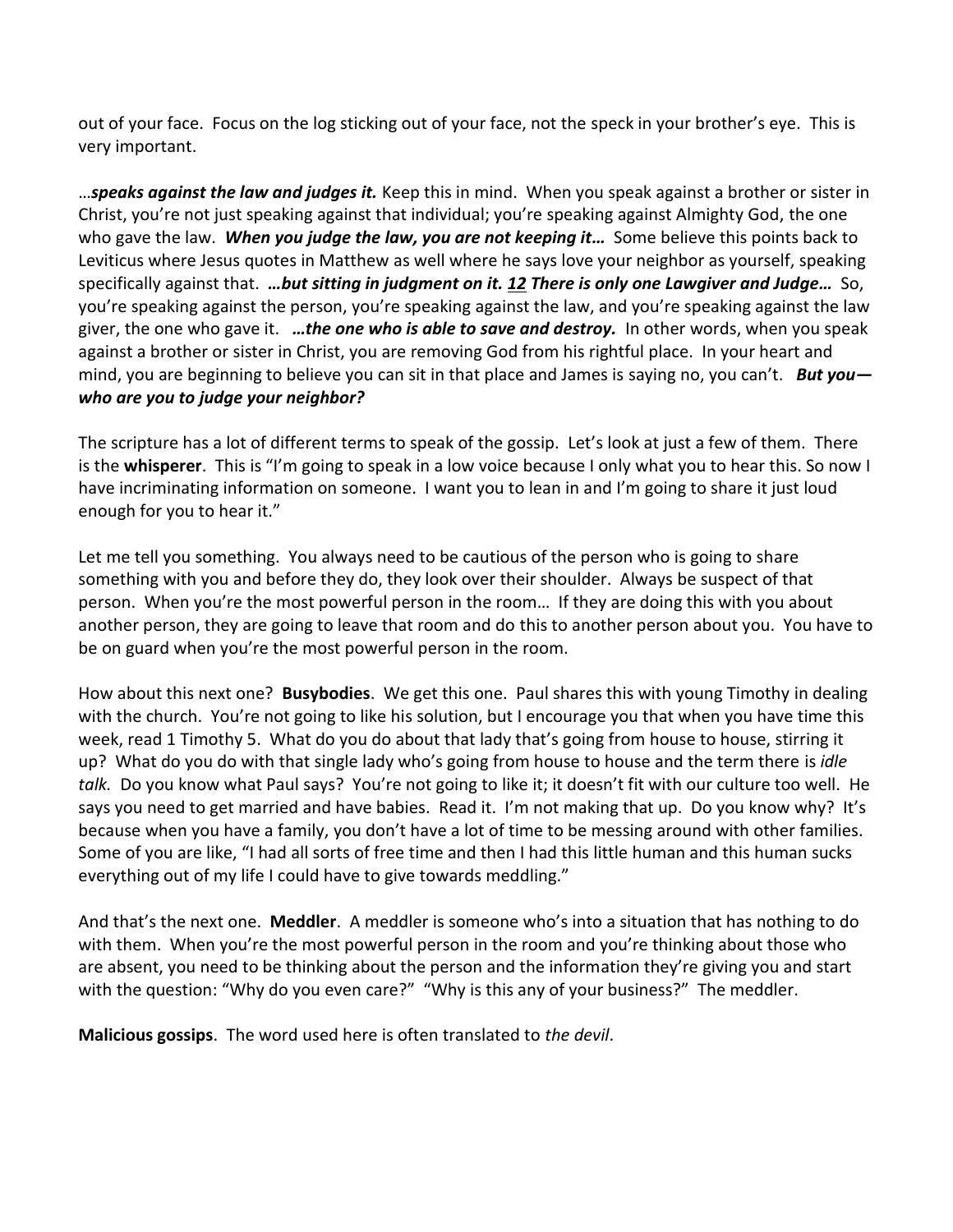Now, we are going to look at five lessons that Proverbs gives us. We are going to take out of these lessons what you do when you are the most powerful person in the room and someone is coming in and asking you to choose their side over the one who is absent.

Proverbs 11: 13 - *A gossip betrays a confidence, but a trustworthy person keeps a secret.* You want to know who is standing right in front of you. Is this someone you can trust? I could go around with the mic and ask all sorts of questions in here. "Tell me about someone who betrayed a trust." "Tell me about someone who took incriminating information about you and shared it in a way that brought damage to you, to your family, to your reputation." I believe this is one reason and I submit to you one reason why divorce is so painful. It's because someone who has the most intimate of knowledge and information about you now has that and you sit and wonder what they are going to do with it. I've sat with couples and he or she will share something. They're thinking they're just going to get it out there. They're not sharing it to bring reconciliation to the relationship; they're sharing it to hurt the person they are sitting next to. I've had plenty of moments with couples where he or she will say something and the other one can't believe they told me that. A trustworthy person… You have to understand a gossip is someone that cannot be trusted.

Scripture goes on to say, in Proverbs 18: 8, *The words of a gossip are like choice morsels; they go down to the inmost parts.* We need to understand about gossip and about slander that we all love it, we all enjoy it. I asked the Welcome Team to hand these out when you came in. It's my favorite morsel. It's the Andes candy mint. When these show up at the end of the Olive Garden meal… I only go to Olive Garden because of these right here.

I can buy as many of these as I want, but when they show up free in the check, your first thought is to look around at all the other people at the table and say, "You're not going to eat yours are you?" They are morsels. They may be losing right now as a morsel to me to the Dove Salted Caramel Dark Chocolate, which is of the Lord. Have you had Dove Salted Caramel Dark Chocolate? We couldn't afford to give everybody one of those today. We did the pricing and we're kind of on a budget around here. Amy bought a bag of them. She keeps them in her purse now for when I do something good.

I love Andes candies and we gave you one. Here's what we want you to do with it today: don't eat it. We want you to hold it. We want you to take it home, but we do not what you to eat this morsel that you were handed today. Some of you are going, "This is the worst church ever. This is the worst sermon I've ever heard." We want you to keep it because here's the bottom line. When someone approaches you this week to discuss another person, don't taste the morsel.

If you really struggle with gossip, I want you to take this and just put it in your pocket all week. Just leave it there in your pocket. Feel it every time you go into your pocket. Kind of mush it around and feel it. But, I don't want you to taste it. Why? It's because the proverb is saying that morsel is what we feel when someone is bringing us something good about another person.

Let's admit that when someone comes to us to talk about another person, we are relieved it's not about us. That's one of the reasons we like it. Raise your hand if you've ever tried or you ever eaten one Pringle potato chip. A real American eats the whole tin. That's what we do; it's our patriotic duty to eat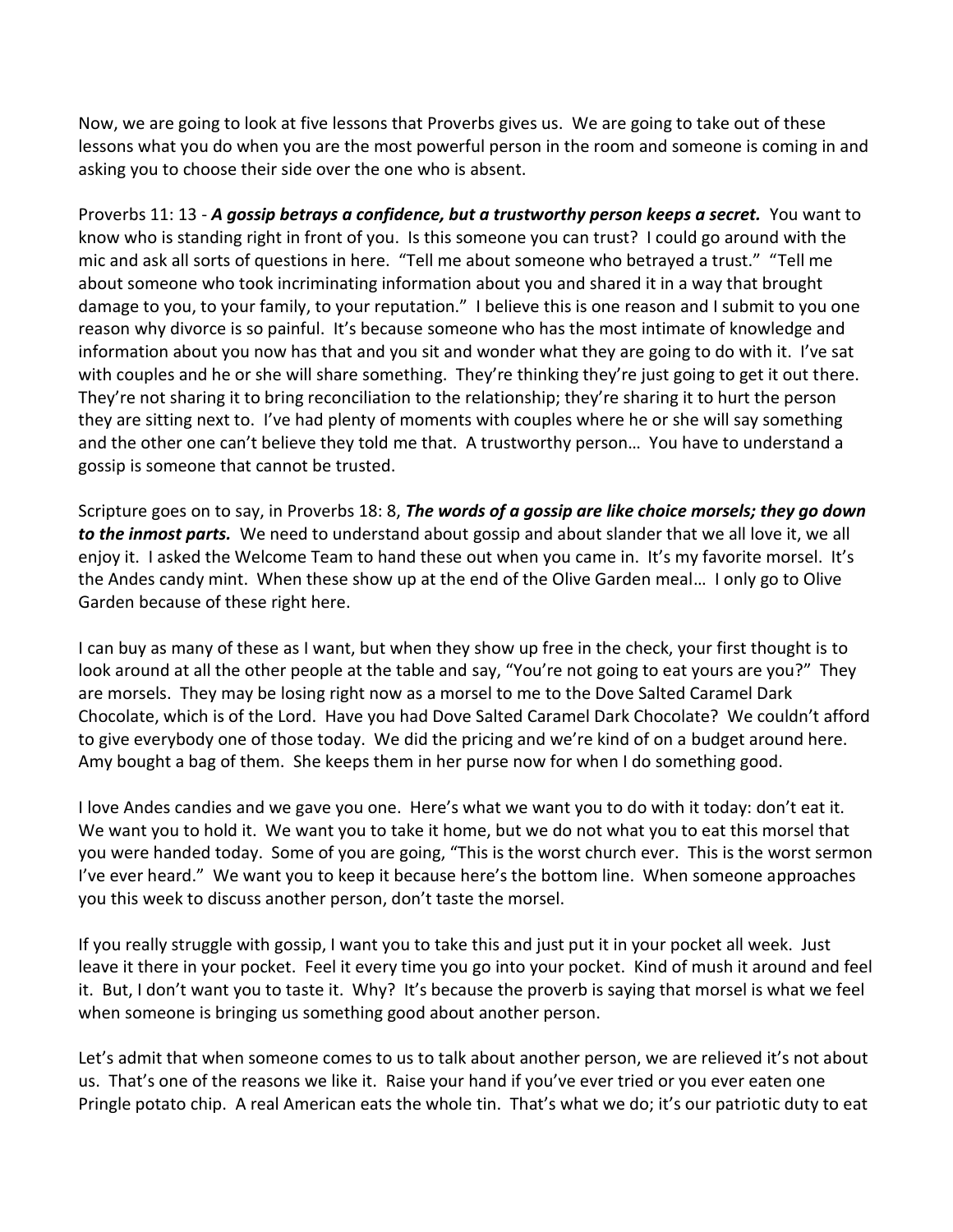the entire thing. You've never opened a can of Pringles, reached down and picked one up and ate it and then put the lid back on. It's impossible. You can't do it. You open the lid and you think you're going to eat somewhere between one or fifty. That's exactly what rumors are. I'm not going to be satisfied with just a little piece of information. I want more. Give me more. This is like Cool Ranch Doritos. Bring it on. I'm going to eat half of a bag. How many of you are at a place where you can't get a bag of potato chips anymore and eat it. You have to put it into a little bowl or you will devour the whole bag. Do you know what that's called? Let's go back to last week a little bit. That's called self-discipline. "I'll have a few chips; I'm just not going to eat the whole bag." With gossip, don't start with the first chip. Don't taste the morsel.

I just want to be known as this kind of leader right here. I want to be known as a "Don't even think about it" kind of leader, parent, and friend. I have a friend in here right now who is a "Don't even think about it" kind of leader. I know we've read all sorts of leadership books and blogs and articles: 17 Things to do to be a better this and 22 things to do to be more approachable as a pastor and 6 ways to get to retirement faster, which is the one I go to a lot faster than I go to all these over here. We read all this stuff and the number one thing we hear about leadership is to be approachable, be accessible. This is one area I don't want to be approachable. I want people to know "Don't even think about taking gossip to that guy."

Do you want to be a "Don't even think about it" kind of entertainer? Don't you? Like someone is going to start talking about another entertainer in this town and they know not to do it with you because you will shut them down.

I want my kids to know "Don't go to dad to say something about Carson." "Don't go to dad to say something about Corynn because he'll spank us both." Dad doesn't tolerate it.

As a friend, I'm going to protect my friends. If you speak out against a friend, I want to help them.

Proverbs 12: 28 – *A perverse person stirs up conflict, and a gossip separates close friends.* This is important to me. I always love when my friend does this. If we are gathered around a table and a name comes up and we begin speaking about them... If it turns in a direction that's going to be gossip or slander about that person, my friend taps on an empty chair and says, "Don't you wish that person were sitting here right now?" That's a "Don't even think about it" kind of leader. It's not tolerated; we're going to shut it down. I believe when you're the most powerful person in the room, you have the responsibility to shut gossip down. Be known as a leader that gossip stops with you. Because someone is coming in going, "I've got this information and I hope it brings us closer together and I don't care that it's going to destroy your relationship with him or with her."

When you are the most powerful person in the room, speak up for those who are absent. Speaks words of high honor about them. I think speaking up for a person is different than speaking for a person. I don't need to know what this person would say or do in this situation or with this topic or opinion, but I'm going to speak words of high value about the person who's not in the room right now. Maybe we do that at lunch this week. If you're a teammate getting ready to bash another teammate to a coach, what if the coach just pulls up a chair and says, "Why don't we invite him to sit right here?"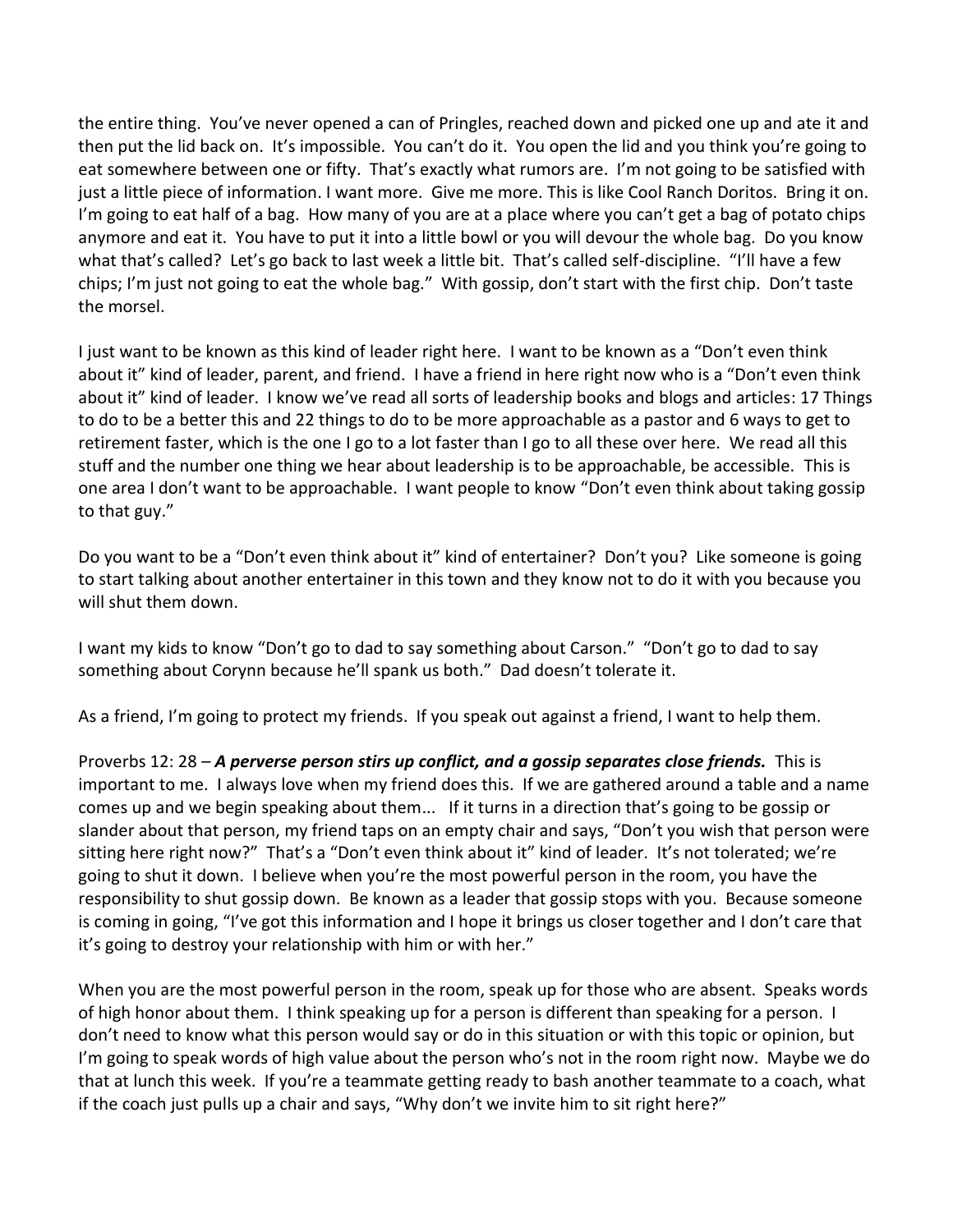When you're the most powerful person in the room, **invite those who are absent to attend**. Maybe you're just a phone call and you hear the gossip coming in. You say, "Hey, do you mind, with this person you're getting ready to talk about, if I dial them in right now." "What! Why would you do that?" "Because it's going to change everything about what you're about to say."

Or how about this? We invite the person… Let's pretend he's right here. What if we paused this conversation and invite this person to attend. If that way doesn't work, what do you do? You invite those to attend. Let's bring this person in. A wife bashing her husband, let's bring the husband in. A husband bashing his wife, let's bring the wife in. When you're the most powerful person in the room, you have an obligation.

Proverbs 26: 20 puts it this way. *Without wood a fire goes out, without a gossip, a quarrel dies down*. Don't be the leader that adds more fuel to the fire. Be that powerful person in the room that removes the fuel and it starts to die down.

Protecting those who are not in the room does not mean you don't talk about them; it's just what you say about them that is important. The Apostle Paul, in Ephesians 4: 29, as he's talking about anger and about relationships and *don't let the sun go down upon your wrath*, he says this clearly. When we're speaking about the other person, *Do not let any unwholesome talk come out of your mouths, but only what is helpful for building others up according to their needs…*

This is important because… Let me just use Branson for a second because it's kind of low handing fruit when it comes to the rumors and the gossip. I'm exhausted by it, to be really honest with you. I heard it this week. An elected official in town asked me if I had heard what so and so did. I said, "First of all, I'm going to stop you right there. That's a friend. I like that person. And I think that person is doing a fantastic job."

*But only what is helpful for building others up...* **I saw this modeled for years between two or our** resorts here in town, between the GM of Big Cedar and the GM of the Chateau. They are friends. I remember I had dinner with them a couple of times. I loved how well they got along. Sometimes in business we want to tear down the competition. I believe it's to your advantage to build up the competition. They had a brilliant concept with this. I remember I go, "You guys get along for being major competitors. Tell me how that works." I'll never forget when Tony Shill said, "You know what? We could sit around here and fight an argue over a piece of the pie or we can spend time together figuring out how to make the pie bigger."

This is how you get along. And when you would talk to Tony, he would build up the other people in town. When you would talk to Stephen, he would build up the other people in town. This is helpful for building others up. Let me be a pastor who speaks well of the other churches in town. I want to be known that when you come to me and want to give me a little morsel about something going on in another church, I want to shut it down. That's because we used to be that other church and a lot of times still are that other church.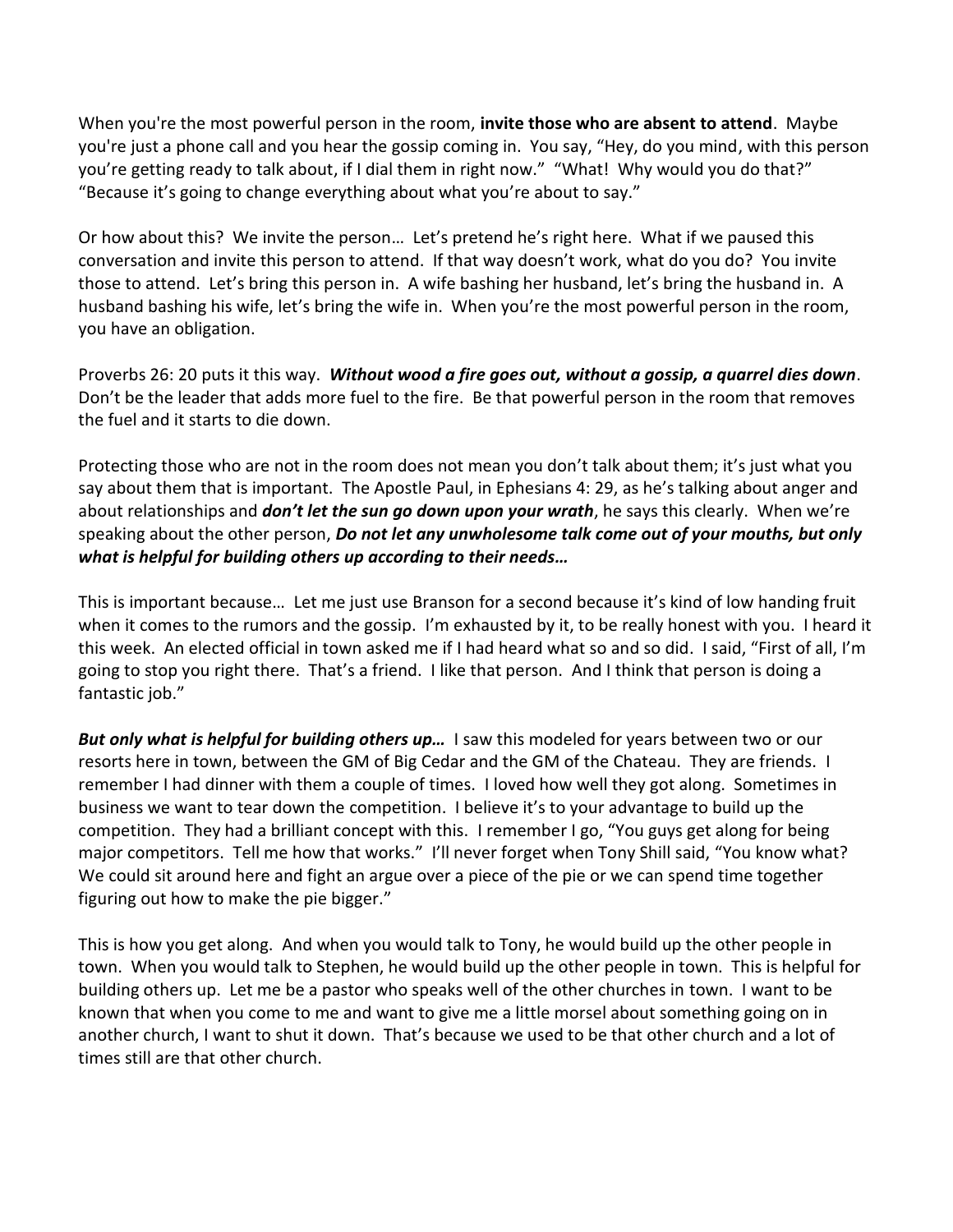Some of you are going to get the opportunity to practice this message on gossip in the car on the way home from church today. I'll be your first one to test it on. If somebody starts bashing something that's going on, just hold up the Andes candy and go, "We ain't eating it." If somebody goes after our mayor, "We ain't eating it." If somebody goes after a show in town, "We ain't eating it." If somebody goes after a fellow dancer or singer, "I ain't eating it." I think we should all carry around Andes candies and pass them out all week and tell people, "Don't eat it."

Because what you hear coming out of my mouth… Let me tell you that God has convicted me of this because when I'm not the source of your frustration, it makes me feel good. And that's a sensational story I want to hear. But, when you hear me talking about other churches in town… Listen, I feel we've done our part to send plenty of people to other churches in town, let's be really clear about that. We're not against helping other churches grow around here. I had one guy come after me saying something about feeling competitive with our church. I'm like, "You should be saying thank you. I know a hundred people from our church at your church right now. You're welcome."

Can we just be helping one another and have our words be helpful for building others up, according to their need that it may benefit those who listen.

Proverbs 20: 19 – *A gossip betrays a confidence; so avoid anyone who talks too much.* When you're inviting the other person, the absent, into the room, it may not work. A third approach I always say… If you can't bring them in on a phone call and if you can't bring them in in person, what if whatever you're sharing with me now, I'm going to go share with them as soon as this meeting is done. If you're talking about somebody else, I'm just going to share with them what you're sharing with me. That should shut them down.

If that doesn't work, there's a fourth approach. When you're the most powerful person in the room, you may need to leave the room to protect the absent. You may need to call the meeting off. You may need to end the conversation altogether. I think that's okay. You don't have to hate that person. It doesn't mean you have to yell at that person. I've done it a couple of times in the last few months. I've had to state to the people that the conversation was over. "If you won't go by some of these guidelines trying to protect the other person, we're calling it quits. Maybe we can pick it up later." You can thank them for coming in. You can tell them "Rest assured that the thing I'm asking from you… If I go talk to the other person, I'm going to make sure I don't talk badly about you, I'm not going to bash you. Let's all get in a room because the purpose of relationships is to be reconciled, not to be tearing one another down."

A few years ago, Bill Rogers, an elder at our church who was a pastor for like 78 years or something. He was a long-time pastor and one of my favorite guys on the planet. He retired from pastoring and he was clearing out his office. He was an elder here for a number of years. He is now up in Springfield, living next to his kids. He came into my office one day holding this plaque. He handed it to me and said, "I was just cleaning out some boxes and I saw this and I said, 'Ted needs this.'" He handed it to me. It simply says "Those who are absent are protected here." It was probably five or six years ago.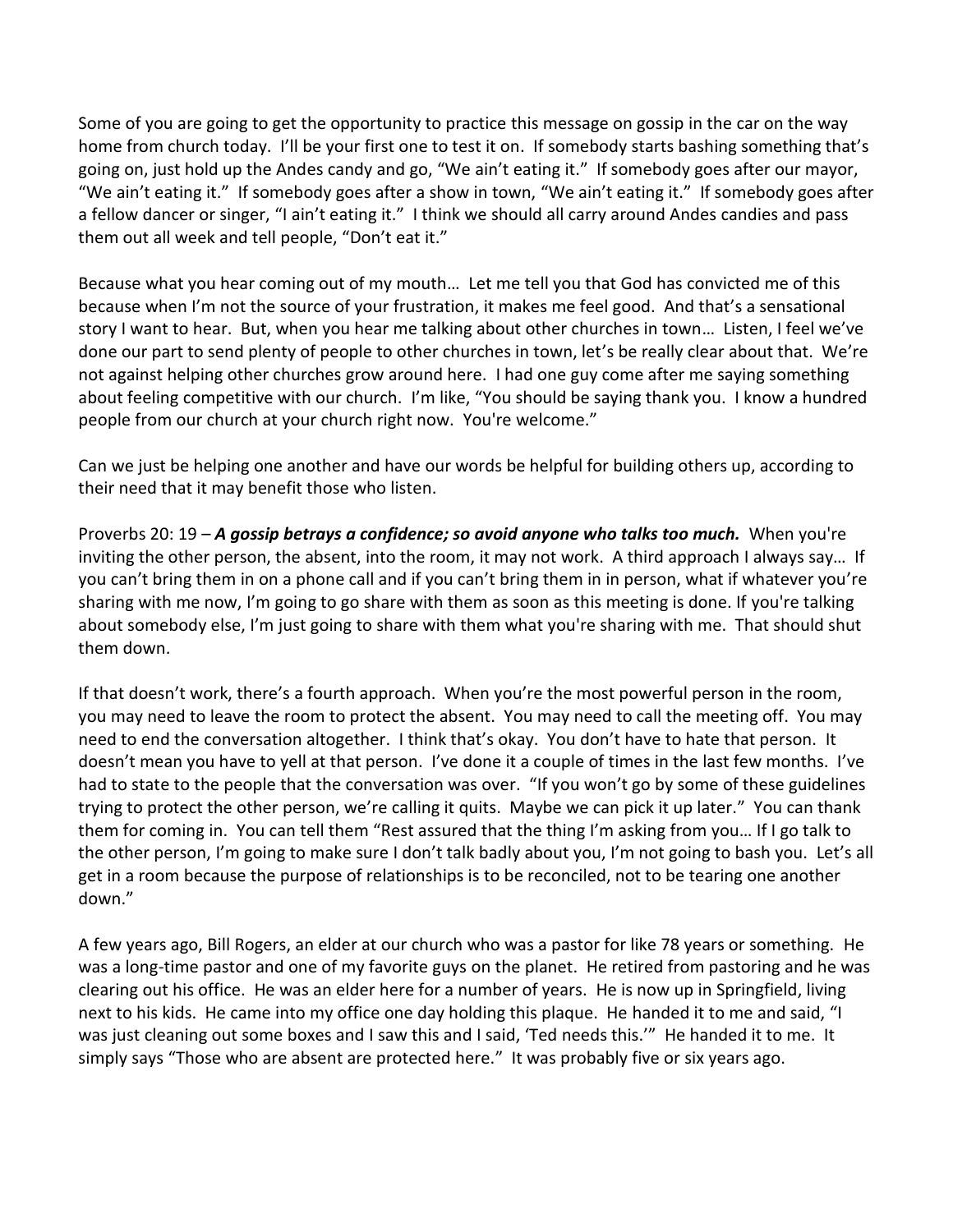Bill taught me a lot about leadership. One of the things he taught me about leadership that I loved… He said, "Ted, when you are the most powerful person in the room, you should be the last one talking. Because if you are the most powerful person in the room and you start talking, everybody else will give their thoughts and ideas filtered through what you've said." That was just great wisdom from a seasoned veteran. He said, "When you are the most powerful person in the room, make sure those who are absent are always protected." He said, "Put this on the front of your desk and let people know this is a gossip-free zone." You're not going to do it with me. We're not going to betray confidences. I'm going to be a "Don't even think about it" kind of leader and this is a "Don't even think about it" kind of room.

When you leave here today, everybody gets… I asked if we could make these wood plaques for everyone and Denise said no. So, you get this little piece of paper. She said we'll do book marks. It's simply says, "Those who are absent are protected here." Maybe you can go plaster that on your refrigerator this week. Put it outside your cubical. Put it over the top of your computer at work.

On the back, there is a message for those who are wanting to talk to you. I see some coaches in the room. Coaches, you need this on your clipboard. Hold it up. The front is for what people see when they approach you're and on the back, it simply says, "Don't taste the morsel." That's for you. Don't receive it. Maybe at your home, teaching your kids the principles that we've learned this morning, you flip this thing back and forth. I think every mom in here should go bake a big plate of cookies and put them on the center of the kitchen table and say, "We're not touching those cookies all week." Make the kids feel the pain so they can learn the lesson. Don't taste the morsel. We are going to be leaders.

I hope you do this in Branson, Missouri this week. If somebody wants to share a little morsel with you, shut it down. If somebody wants to speak ill of an elected leader, shut it down. If somebody wants to speak ill of a theater, shut it down. If somebody wants to speak ill of an entertainer, shut it down. If you meet a pastor who wants to speak ill of another pastor, shut me down. Do it. Don't taste the morsel.

I loved it after the first service, six senior adults came up… First service is not technically the senior adult service, but it was this morning, I can tell you that. They were all up at 5:00 am watching Fox News. The time change didn't matter to them. They came up and said, "Boy, did we needed this." They were all from out of town: Minnesota, Iowa… They were from all over the place. They said, "There's a lot of turmoil going on where we own our property." They own timeshares. "And all week we've been speaking against people and we needed to watch our tongue this morning, which holds the power of life and death."

So, when you leave here today, please pick this up and put it wherever you need to remind yourself to not taste the morsel. Reach in and pick out that warm chocolate… After a week, you may eat it, but we are doing this for seven days, not tasting the morsel.

Father, it is the name of Jesus that we thank you for Woodland Hills and for what you continue to do in this family. Father, I pray for the rooms I walk into this week where there will be plenty of leaders far more powerful than l; they will be the most powerful person in the room… If death begins to flow out of my mouth, I pray that they would shut me down.